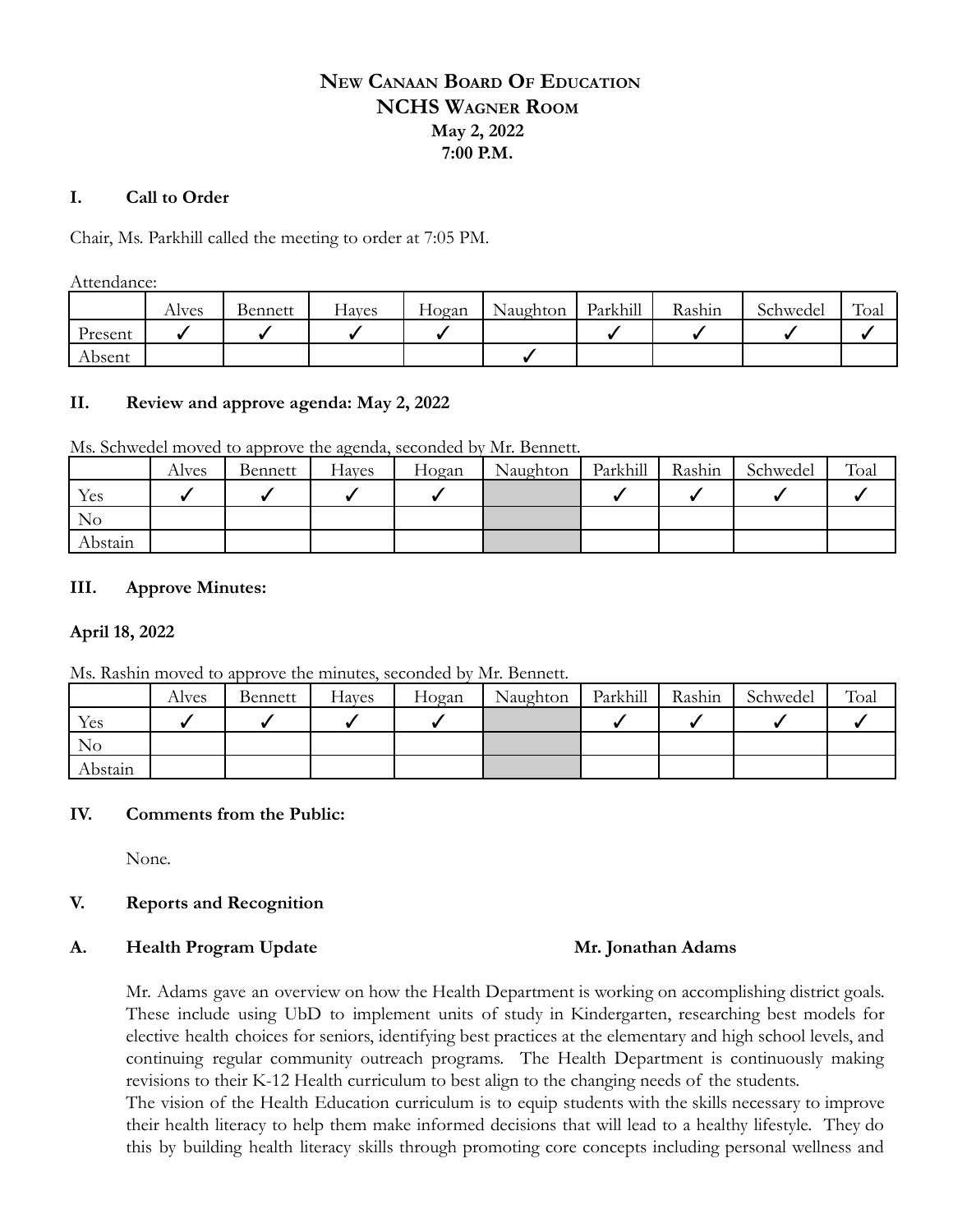healthy relationships. These core concepts are then taught through functional knowledge and skills that help students advocate for themselves, set goals and analyze outside influences. Not only do students get Health Literacy, they also receive Digital Literacy Citizenship and SAPL /Emotional Intelligence lessons which strengthen their experiences.

Recently, the State adopted a Healthy and Balanced Living Curriculum Framework to help guide districts. One of the 2022-23 goals of the Health Department is to do a comparison analysis of the document to look for gaps in the current curriculum. They would also like to create focus groups of students and parents at the middle school and high school. Lastly, they would like to evaluate the health schedule in grades K-4 as well as grades 9 - 12.

### **B. Healthier Start Times Update Dr. Luizzi & Cabinet**

Dr. Luizzi sent out an update letter to families which included the start times update before the BOE meeting. Mr. Walder is working through bus scenarios and runs. Grade 7/8 and the high school will have school from 8:00am to 2:30 pm, the elementary schools from 8:35am to 3:10pm, and grades  $5/6$ from 9:15am to 3:45pm. Classes for the elementary schools would need to end at 3:05pm so that students could board buses because 40 minutes are needed to get the buses back to Saxe for 3:45pm. Late buses will still be available for grades 7/8 and the high school at 4:00 pm. There will also be a sports/activities bus available for the high school at 5:15 pm which will run for the first marking period and will continue as long as students are using it. At the elementary schools, an Early Bird program will be available (self-funded) if there is student need.

In the Transportation Department, Mr. Walder has added a FAQ page to the website which will be refined as we get closer to the beginning of school. The buses we ordered from DATTCO are in and there will be a new App piloted for families to be able to track buses and send alerts when students are arriving home.

### **C. Summer Programs Update Dr. Correnty, Mr. Tesbir & Cabinet**

Summer Enrichment classes are open for sign ups and there are currently 365 students already registered. Students can take a one week class or multiple classes including Top Chef, Robotic/Coding classes, Art Classes, College Essay class and American Girl Doll Camp. These classes will be held in the new wing at Saxe as well as South School. There is a Summer Achievement Academy which helps students who have been affected academically or social/emotionally by COVID. It is a free program, K-8 and runs 8:30 am - 12:30 pm. Currently, there are over 100 students interested in participating. It is a four week program but students do not have to attend all four weeks. The Extended School Year program is PPT driven for students. It is similar to the regular school year with fewer hours to help students with their maintenance of their skills. It runs Monday through Thursday from June 27th to July 21st. A Credit Recovery Program is also offered during the summer and runs about three weeks. Many of the students who attend this program come from other districts.

## **VI. Action Items Policy 5010 - Eligibility to attend New Canaan Schools**

*Move to approve, as a first reading, revised policy 5010 - Eligibility to attend New Canaan Schools*

Mr. Hayes moved to approve as a first reading, seconded by Mr. Bennett.

### **VII. Comments from the Public**

None.